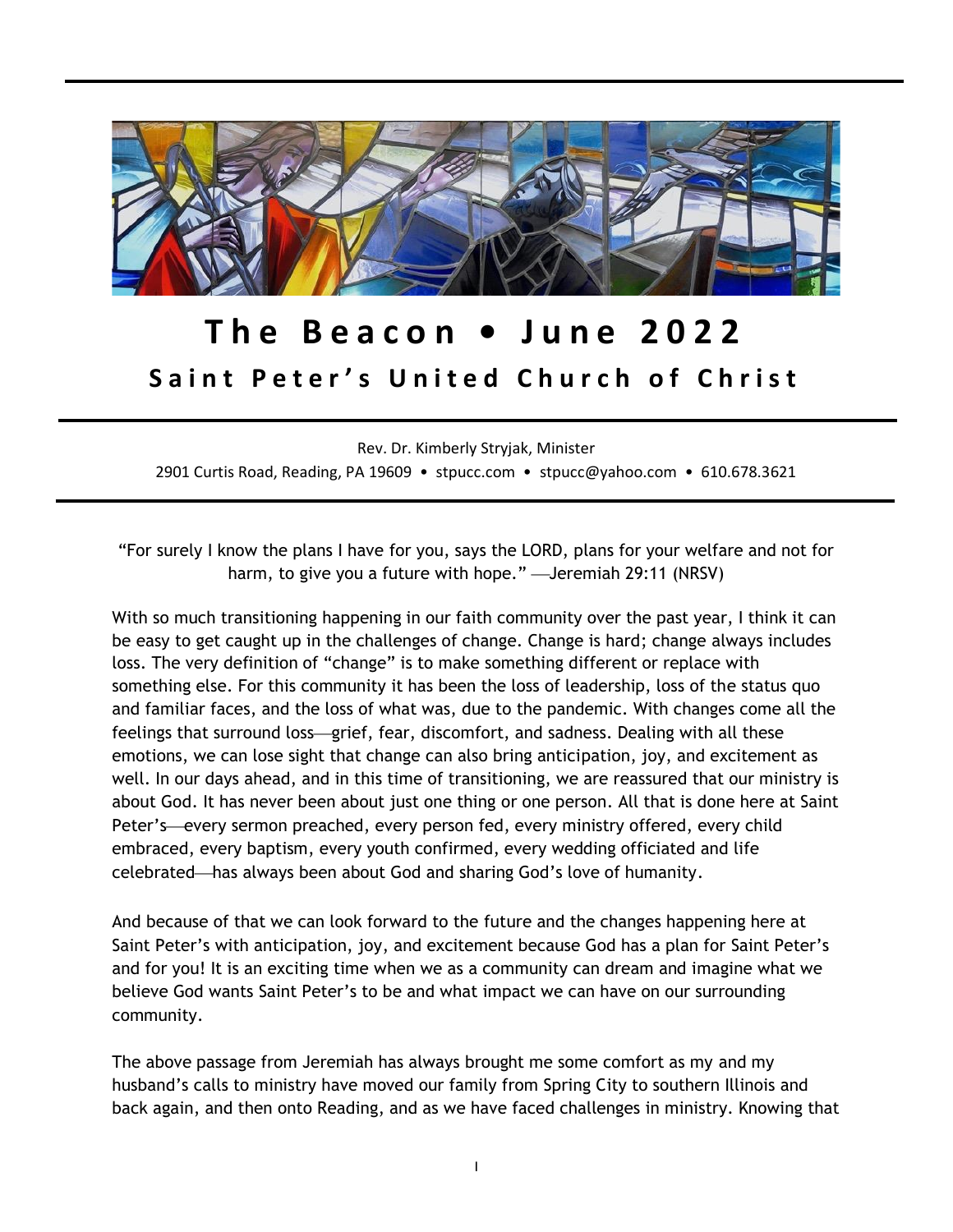what we do each and every day is for God, and that if we open our ears and hearts to God's still-speaking voice, God will guide us in this life-long call to ministry is reassuring. And I believe the words of this passage can be a comfort to us, our church family, as we start this journey together into the future of Saint Peter's. Collectively knowing that God has a plan for Saint Peter's can ignite our imaginations and dreams of all that we can be.

May the peace and love of Christ that we have come to know continue to guide us throughout this year as we envision what our future will be.

Blessings,

#### Pastor Kim

### Parish News

Please remember one another in your prayers. We are grateful for the power of prayer to keep us connected to God, renewing our strength and courage. If you have a prayer request or would like to join the list of those praying for others, please contact the church office.

We celebrate the life and mourn the deaths of two of our members. Kevin Kopp, son of Jack and Gloria, passed into eternal life on May 20. Keep Jack and Gloria; Kevin's son, J. Alexander; sister, Pamela; and aunts, Sandra and Rosalie, close in prayer. Gary Brown passed away suddenly on May 24. We lift up his wife, Page, and daughters, Kylie, Cassidy, and Tatum, in prayer.

We're so proud of our graduates and ask God's blessing on them as they take the next steps in their life journeys.

After graduating from Wilson High School, Noah Barndt will attend Lebanon Valley College and major in actuarial science.

Jane and Jake Brubaker are celebrating the graduation of two of their grandchildren. Daniel graduates from Wilson High School this spring and will study engineering at Widener University. James, who is employed by Brubacher Excavating in Lancaster County, earned an Associate of Applied Science degree in diesel technology.

The Bubel family has much to celebrate, too. Alyssa earned her Bachelor of Science degree in nursing at Penn State and accepted a graduate nurse position at Penn State Health Hershey Medical Center's Heart and Vascular Institute Critical Care Unit. She'll take her NCLEX exam this month. Nina earned her Juris Doctor degree at the Weidner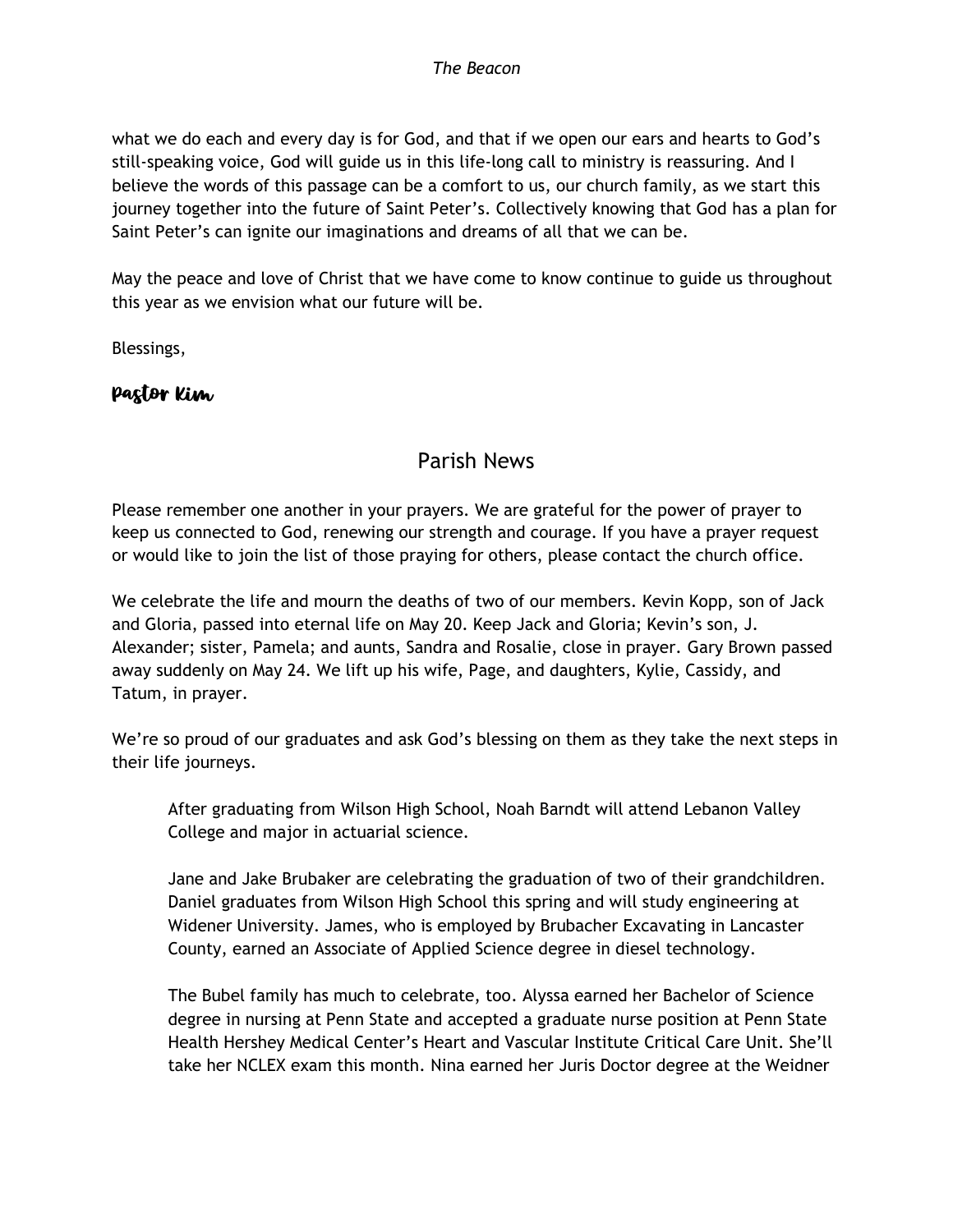University of Delaware Law School. Nina will take her Pennsylvania and New Jersey bar exam in July and plans to practice family or real estate law.

The Mooney family shared that Emilie graduates from Wilson High School this month and that Reilley graduated from Penn State with a Bachelor of Arts degree in linguistics.

Kara Rae Unger graduated from Temple University Fox School of Business with a Bachelor of Science degree in business management and is looking for work in New York City.

## Consistory Highlights

At the May consistory meeting, the leaders of Saint Peter's approved the hire of a new parish administrator, Angela Romano. Look for Angela's biography in the next issue of the *Beacon.*  Pastor Kim continues to work with members of Saint Peter's on rebuilding our Christian education program for children and youth. Bryan Sterner and Allan Owen reported that the generosity and care of our congregation has resulted in total giving of \$63,211 through the end of April, which surpassed our projected giving for these first four months of the year by nearly \$17,000. Your offerings and tithes help to support our work in the community and provides Saint Peter's the ability to operate so that we can further the mission of the church. Thank you!

|                       |  |          |  | <b>Difference</b> |  |               |
|-----------------------|--|----------|--|-------------------|--|---------------|
|                       |  | Actual   |  | <b>Budget</b>     |  | Fav / (Unfav) |
| <b>Total Giving</b>   |  | 63,211   |  | 46,228            |  | 16,983        |
| <b>Total Expenses</b> |  | (33,002) |  | (40, 613)         |  | 7.611         |
| <b>Net</b>            |  | 30,209   |  | 5,615             |  | 24,594        |

## Food and Fellowship

The Social Committee cordially invites everyone—kids and adults—to a summer kick-off party at the home of Glenn and Shannon Sunday from 6:00 pm to 9:00 pm on Thursday, June 9. Games, drinks, and hot dogs will be provided. Please bring a dessert or side dish to share. RSVP by using **[our online form](https://forms.gle/kuqHd6CTLzaGCq6K8)** or by contacting the church office by Sunday, June 4. Thanks to Glenn and Shannon for helping Saint Peter's start the summer with a bang.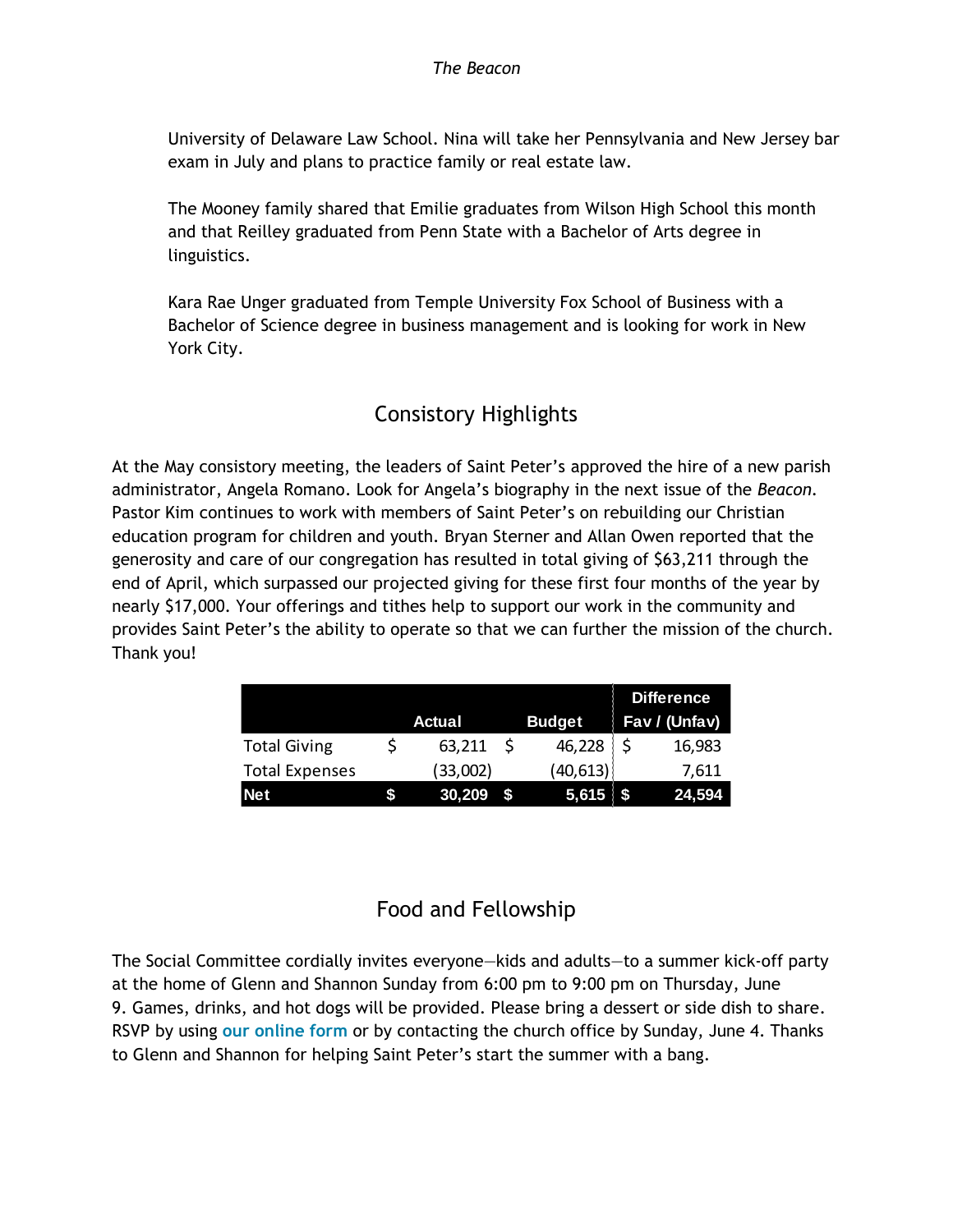# Outdoor Clean-Up

On May 21 fifty volunteers, including members of our congregation and two Scouts BSA troops, braved the heat and humidity to help spruce up the church property. Together they spread over eleven yards of mulch, performed general upkeep, and removed the shed, which seemed to have a very stubborn desire to remain standing. Despite the weather, a good time was had by all (except, perhaps, the shed). When you have a moment, please walk the grounds and take a moment to appreciate everyone's hard work. Thanks to the Boy Scouts and all our volunteers!

### What's Your Gift?

*So, we are to use our different gifts in accordance with the grace that God has given us. If our gift is to speak God's message, we should do it according to the faith that we have; if it is to serve, we should serve; if it is to teach, we should teach; if it is to encourage others, we should do so. Whoever shares with others should do it generously; whoever has authority should work hard; whoever shows kindness to others should do it cheerfully.* <sup>⎯</sup>*Romans 12:4-8*

What's your gift?

If it is to drive, would you offer a non-driving member of Saint Peter's a ride to church for communion?

If it is an understanding of computers, would you help a member of Saint Peter's connect to our online worship services?

If it is expertise in videography, would you join a team working to improve how we record our services?

Share your gift! Contact the church office to join our communion car partners or our tech squad.

### Many Hands Make Light Work

Getting the sanctuary ready for worship and reading the Gospel are both great ways to serve God and Saint Peter's. Sign-up sheets for reading and for opening/closing the church on Sundays in June, July, and August are in the welcome center.

#### John Stover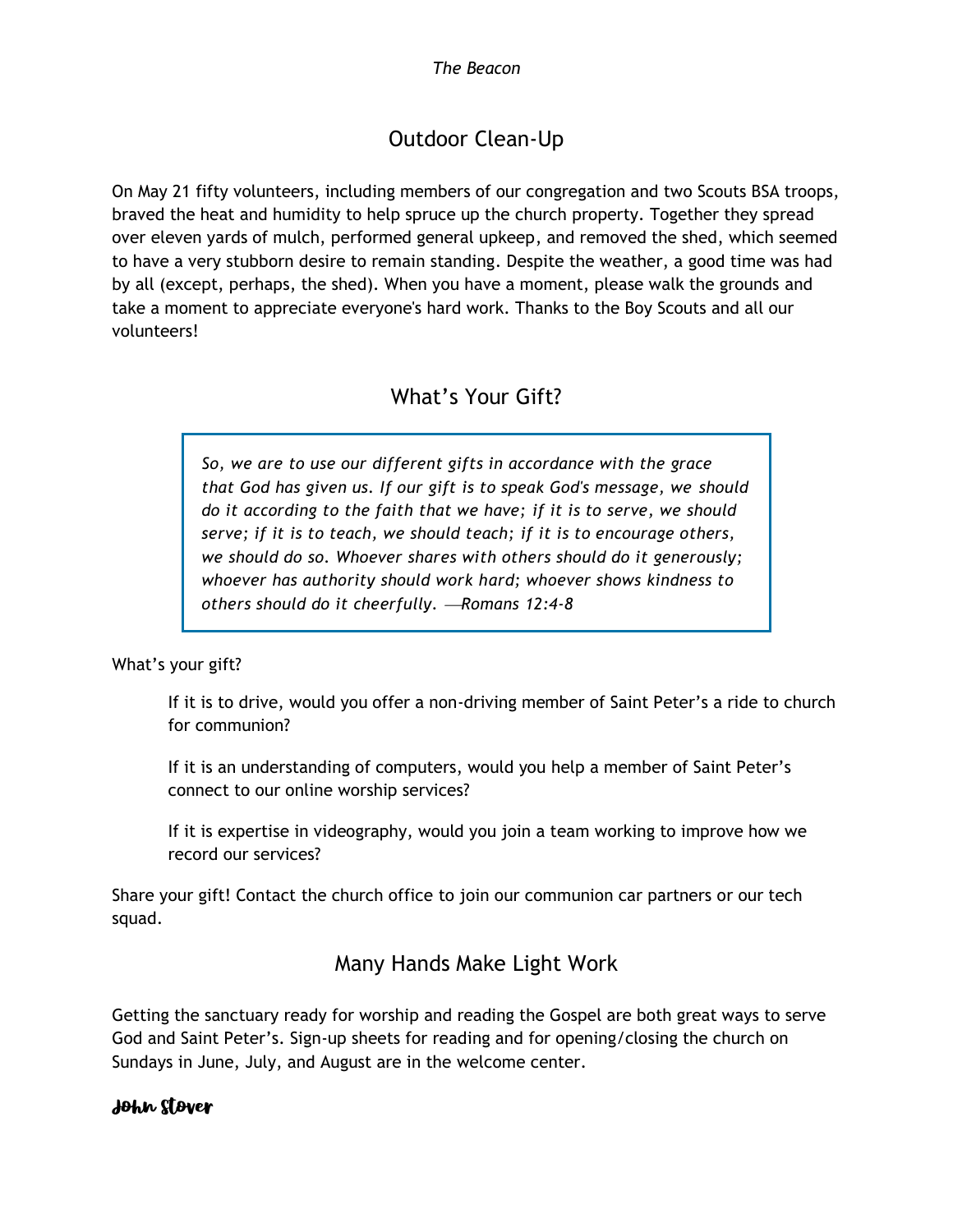# 2022 Plant Sale

Thanks to all who helped make this year's plant sale a success. That includes all who donated plants, those who helped set up and tear down, and especially those who purchased plants. Our profit, which goes to Women's Ministry, was \$269, which surpassed the profit of previous years. We hope all (realistically most) of the plants thrive and provide beauty to your gardens.

#### Louise Miller

### Lost and Found

The plaque in memory of Mildred Schnable, just like us, once was lost but now is found! It has been restored to its original location. The next time you're in the Welcome Center, see if you can find it. Here's a hint: Mildred loved all the little children.

### Worship with Us Outdoors!



On Sunday, June 12, we'll meet in the pavilion at 10:00 to enjoy the splendor and beauty of God's creation as we worship. The rain date—in case God decides that our plants need watering that day—is June 19. Check the calendars in future issues of *The Beacon* for other outdoor worship days this summer and fall.

## United Church of Christ Special Offering: Strengthen the Church



The Strengthen the Church (STC) Offering is one of five special offerings of the United Church of Christ. STC reflects our shared commitment to build up the United Church of Christ. The funds raised support leadership development, new churches, youth ministry, and innovation in existing congregations.

As God calls our congregations to be the church in new ways, your generosity will plant new churches, awaken new ideas in existing churches and develop the spiritual life in our youth and young adults. When you give to this program, you build up the Body of Christ.

Pentecost, the "birthday" of the church, is the day that we will receive this offering at Saint Peter's, but you may give at any time, either by placing a donation in the offering plate, sending a donation to the church, or by donating **[on our web page](mailto:https://www.stpucc.com/donate)** (**[stpucc.com/donate](mailto:https://www.stpucc.com/donate)**)